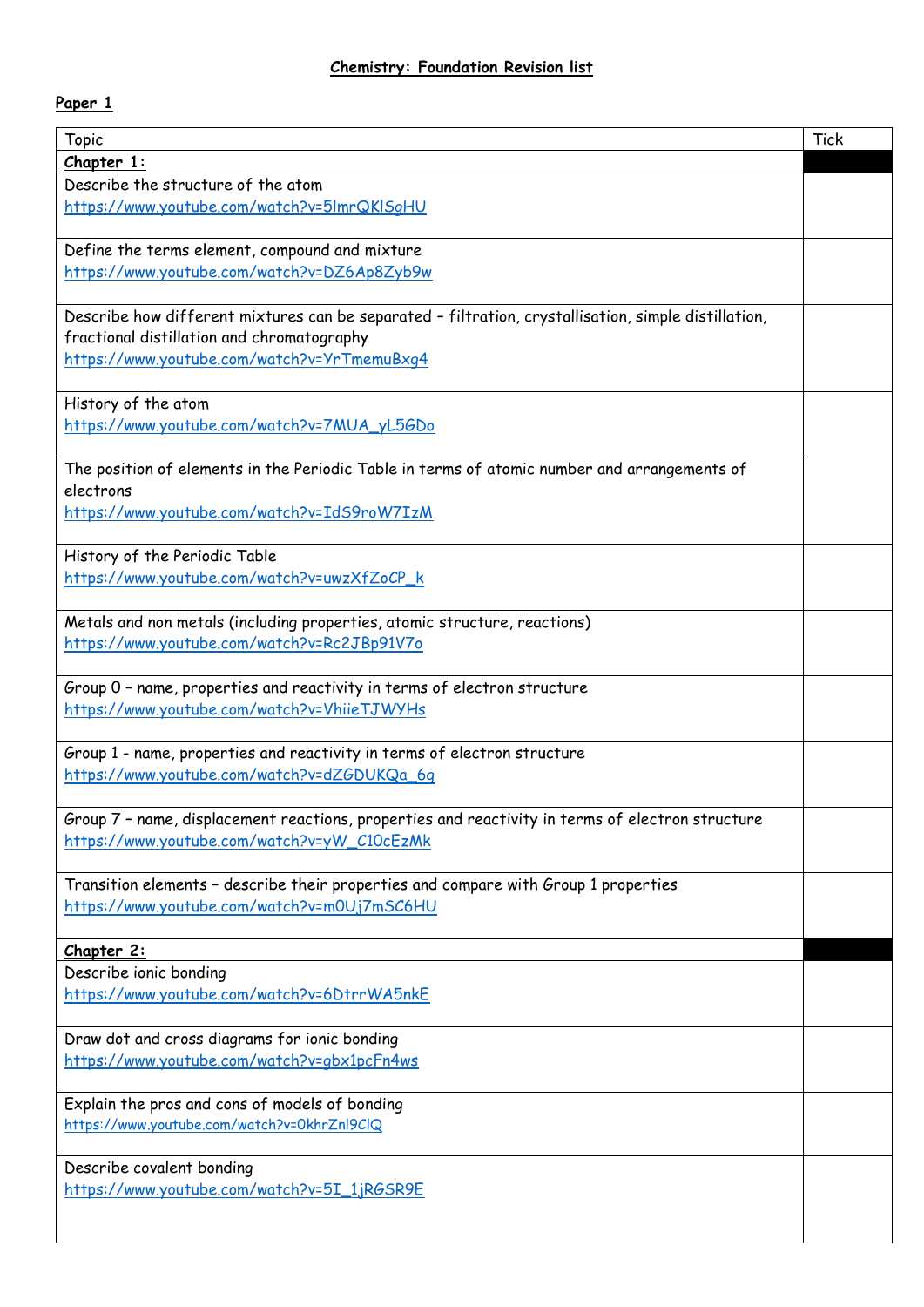| Draw dot and cross diagrams for covalent bonding<br>https://www.youtube.com/watch?v=KV2KxBxmOKA                     |  |
|---------------------------------------------------------------------------------------------------------------------|--|
| Describe metallic bonding<br>https://www.youtube.com/watch?v=b1y2Q6YX1bQ                                            |  |
| Particle diagrams with descriptions<br>https://www.youtube.com/watch?v=OTksau0_VoI                                  |  |
| Predict the state of substances at different temperatures given data<br>https://www.youtube.com/watch?v=h7ErVAZbeu0 |  |
| Know the state symbols                                                                                              |  |
| Describe the properties of ionic compounds<br>https://www.youtube.com/watch?v=AGD5pIXXt4o                           |  |
| Describe the properties of simple covalent molecules<br>https://www.youtube.com/watch?v=DECGNyC-x_s                 |  |
| Describe the properties of polymers<br>https://www.youtube.com/watch?v=EPOzfm_FVqc                                  |  |
| Recognise polymers from their diagrams                                                                              |  |
| Describe what a nanoparticle is and uses                                                                            |  |
| https://www.youtube.com/watch?v=70dOzvhn-8M                                                                         |  |
| Explain advantages and disadvantages of nanotechnology                                                              |  |
| Chapter 4:                                                                                                          |  |
| Neutralisation reactions<br>https://www.youtube.com/watch?v=IBjwMcHUyBY                                             |  |
| Naming salts<br>https://www.youtube.com/watch?v=WnAKhtnJjz0                                                         |  |
| State the pH scale with numbers and colours<br>https://www.youtube.com/watch?v=ckbsHM2iqT0                          |  |
| RPA making salts<br>https://www.youtube.com/watch?v=96H95172Js8                                                     |  |
| <b>RPA</b> titration                                                                                                |  |
| https://www.youtube.com/watch?v=vn3Rx3q1VPk                                                                         |  |
| Chapter 5:                                                                                                          |  |
| Define exothermic and endothermic reactions with examples<br>https://www.youtube.com/watch?v=dstRL5xB0Sk            |  |
| Label energy profiles for exothermic and endothermic reactions                                                      |  |
| RPA temperature changes<br>https://www.youtube.com/watch?v=tKxcQYZ2YH8                                              |  |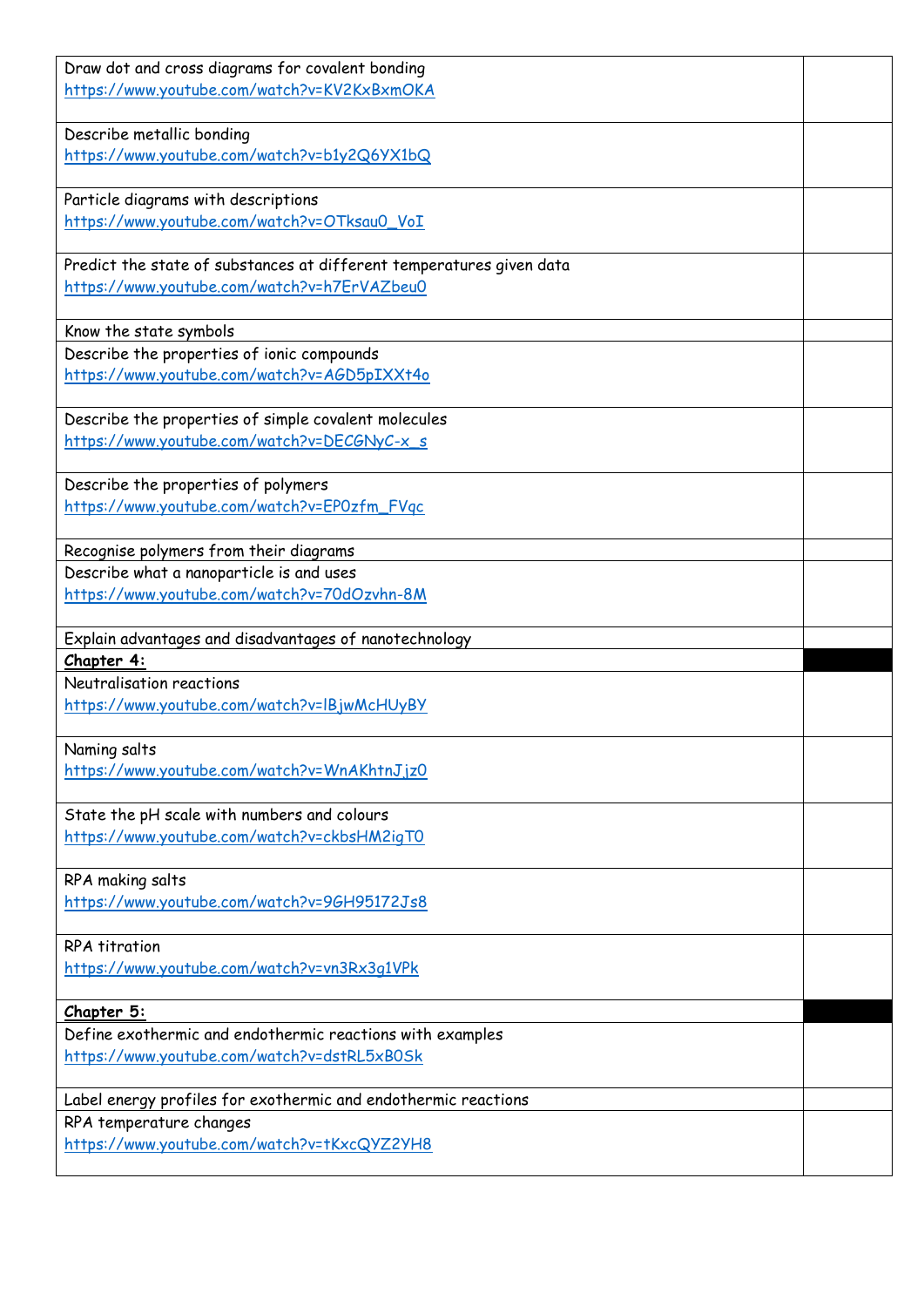## **Chemistry Paper 2**

| Topic                                                                             | <b>Tick</b> |
|-----------------------------------------------------------------------------------|-------------|
| Chapter 6                                                                         |             |
| State the factors that affect the rate of the reaction                            |             |
| https://www.youtube.com/watch?v=SPXanyy3-hU                                       |             |
|                                                                                   |             |
| Explain how concentration affects the rate of reaction using the collision theory |             |
| https://www.youtube.com/watch?v=u4Co4N-Jmbs                                       |             |
|                                                                                   |             |
| RPA concentration affect the rate of reaction                                     |             |
| https://www.youtube.com/watch?v=N5p06i9ilmo                                       |             |
|                                                                                   |             |
| Explain how temperature affects the rate of reaction using the collision theory   |             |
| https://www.youtube.com/watch?v=G2TEfhwqq84                                       |             |
|                                                                                   |             |
| Explain how surface area affects the rate of reaction using the collision theory  |             |
| https://www.youtube.com/watch?v=WojotwxPD6I                                       |             |
|                                                                                   |             |
| Describe how a catalyst affects the rate of reaction                              |             |
| https://www.youtube.com/watch?v=m_9bpZep1QM                                       |             |
|                                                                                   |             |
| Describe what a reversible reaction is                                            |             |
| https://www.youtube.com/watch?v=ty9TczsW5ew                                       |             |
|                                                                                   |             |
| State what equilibrium is                                                         |             |
| Chapter 7                                                                         |             |
| Describe the formation of crude oil                                               |             |
| https://www.youtube.com/watch?v=wfSvbLQNwFc                                       |             |
|                                                                                   |             |
| State the general formula for alkanes                                             |             |
| https://www.youtube.com/watch?v=ykIFTtTjoso                                       |             |
|                                                                                   |             |
| Draw, name and write the formula of the first 4 alkanes                           |             |
| Describe the process of fractional distillation                                   |             |
| https://www.youtube.com/watch?v=CjmriZq5xRo                                       |             |
|                                                                                   |             |
| Describe the trend in boiling points of hydrocarbons                              |             |
| https://www.youtube.com/watch?v=4EAh9E2KhOE                                       |             |
|                                                                                   |             |
| Describe the trend in viscosity of hydrocarbons                                   |             |
| Describe the trend in flammability of hydrocarbons                                |             |
| Write word and symbol equations for complete combustion                           |             |
| https://www.youtube.com/watch?v=cRnpKjHpFyq                                       |             |
|                                                                                   |             |
| Write word and symbol equations for incomplete combustion                         |             |
| Describe the process of cracking                                                  |             |
| https://www.youtube.com/watch?v=7AWwjKbRa_o                                       |             |
|                                                                                   |             |
| Describe the purpose of cracking                                                  |             |
| Describe the test for alkenes                                                     |             |
| https://www.youtube.com/watch?v=qEm-CaghcOs                                       |             |
|                                                                                   |             |